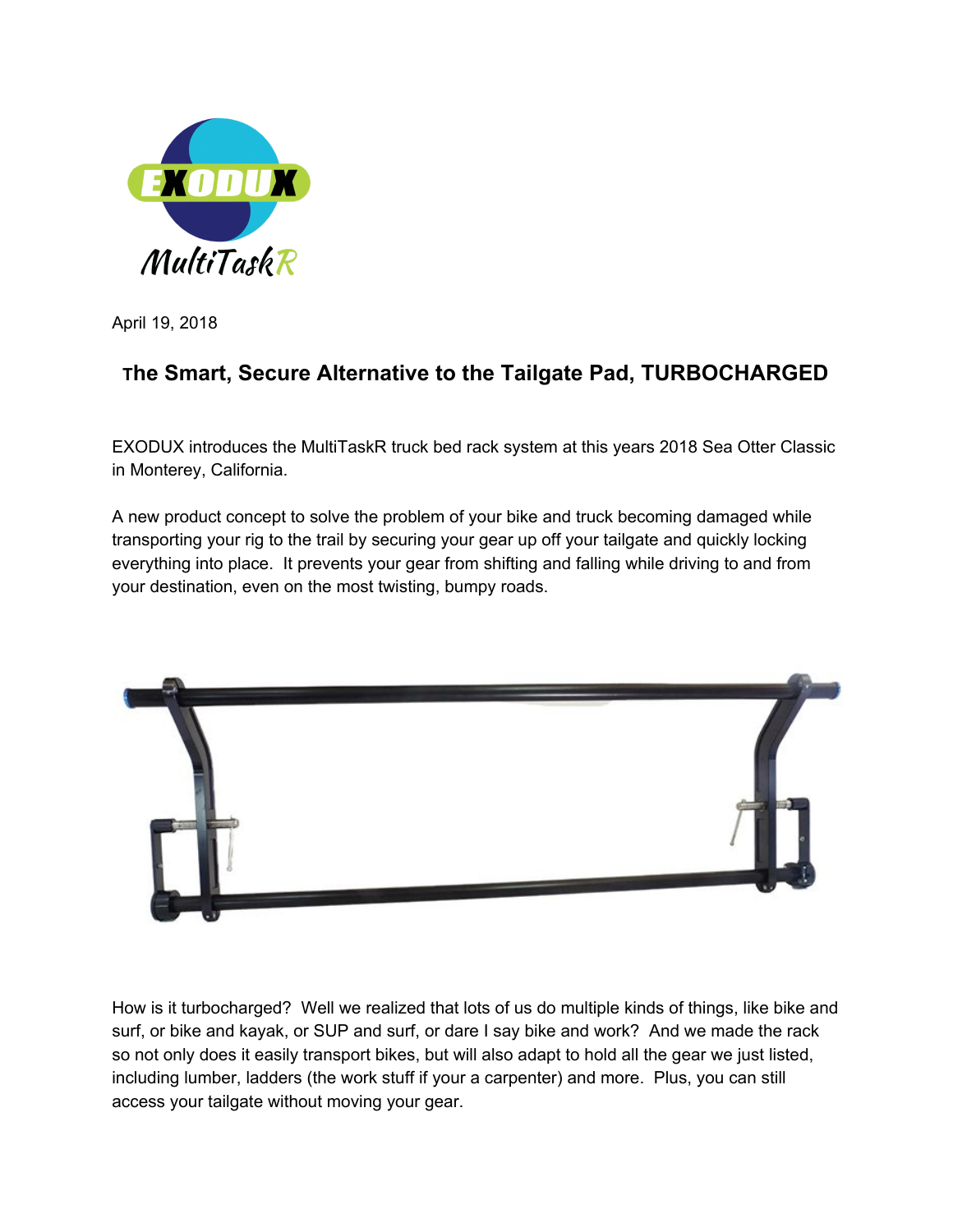

With the Steer Tube Mount Adapter, you carry all your bikes equipped with a steer tube mountwhich is most of them.



With the Multi Mount arms, you carry and secure all your long gear, like surfboards, SUP's, kayaks, ladders & more. Arms extend up from 9" - 14", meaning you can stack the boards to get more gear into your truck. Plus, there's a sturdy Lockbar, which is no wimpy locking system that can't be cut with cables, that you slide across and lock into place with the security bolt used by NASA.